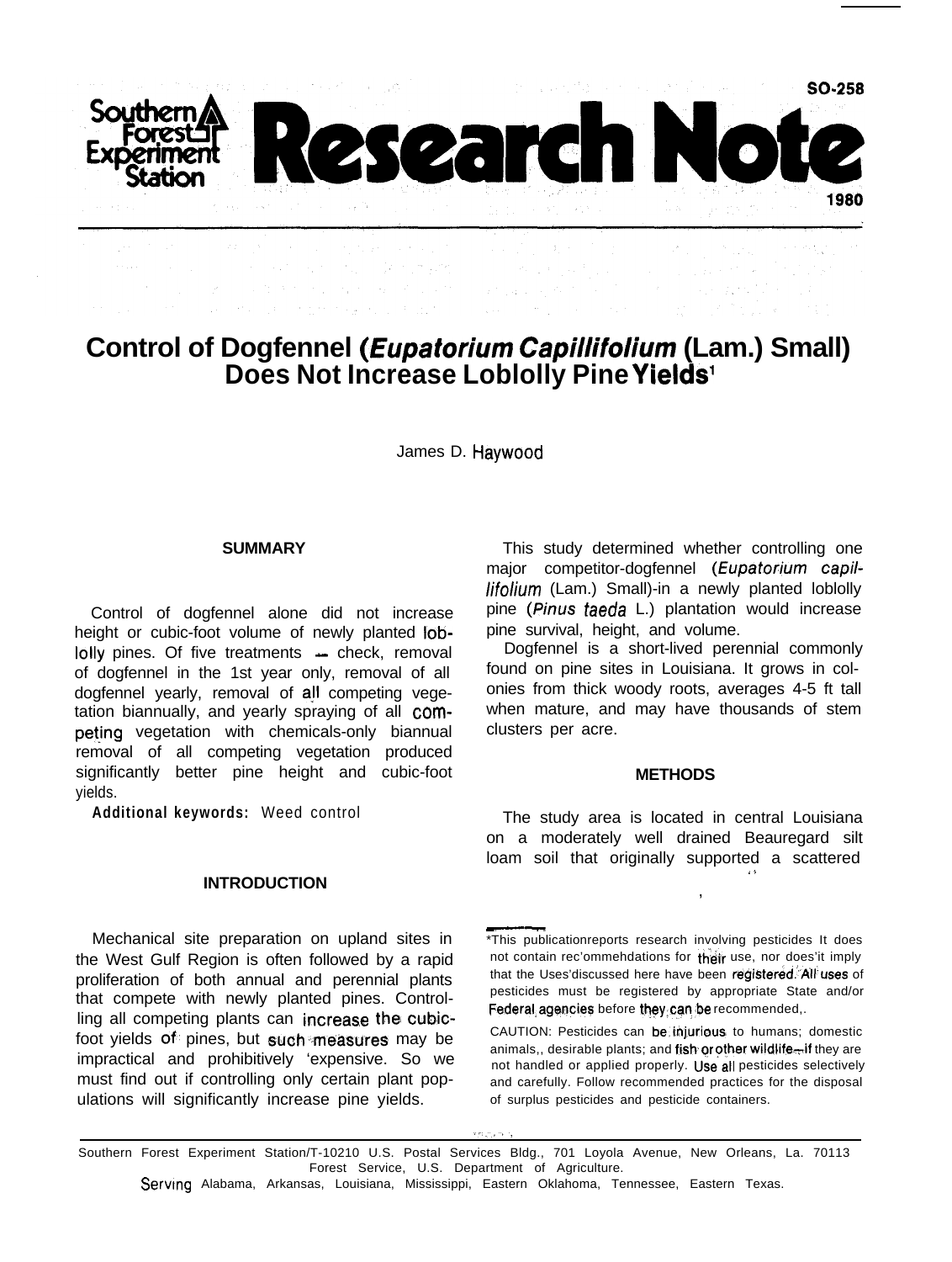stand of loblolly pine. The site was chosen for its large dogfennel population.

Harvesting of the pine in 1974-75 left a dense mixture of hardwoods that were mainly understory trees before the cutting. The predominant species included oaks, sweetgum, blackgum, and flowering dogwood (see table 4 for,scientific names). These hardwoods numbered several thousand per acre, ranged up to 17 inches in diameter, and averaged about 7 inches in d.b.h. (diameter at 4.5 ft aboveground). In the summer of 1975 the residual stand was sheared, windrowed, and left unburned. In February 1976 the area was machine-planted with I-0, bare-root loblolly pine seedlings at a 6 x i 2 ft spacing.

In July 1976 the most numerous plant species on the site, excluding grasses, were inventoried. Dogfennel averaged 21,600 plants (clusters from common rootstock) per acre. The major vine and brush species were smilax (6,500 stems per acre), American beautyberry (6,000 stems per acre), and shining sumac (2,800 stems per acre). Many forb species and a mixture of scattered oak, hickory, sweetgum, **blackgum**, flowering dogwood, tree sparkleberry, and muscadine grape also grew on the area.

Plots were established in a completely randomized block design with four replications. Each plot contained one row of 10 loblolly pines. All plots were at least 12 ft from a windrow, and no plot touched another.

Five different degrees of competition control were maintained over three growing seasons starting in July 1976:

- (1) Check-no post-planting control of competing vegetation;
- (2) Removal of dogfennel by digging up roots in the 1 st year only;
- (3) Removal of dogfennel yearly;
- (4) Hemoval of all competing vegetation by hoeing twice a year;
- (5) Control of all competing vegetation by annual spraying with a mixture of 2,4,5-T  $(2,4,5\text{-}trichlorophenoxyacetic acid)$  and MSMA (monosodium acid of methanearsonate) in water solution.

For treatment 5, pines were shielded in 1976 and 1977 so they would not suffer chemical injury. Trees were not shielded in 1978. During July 1976, each chemical was applied at 8-Ib acid equivalent (ae) per acre in 3 gal water. The rates were halved for the May 1977 and May 1978 treatments. Even the 4 lb ae rates, however, were excessive for treatment among young loblolly pines because the chemicals pruned the lower branches. Chemicals probably also caused less evident injuries that might have decreased pine survival, height, and volume. So damage from chemicals compromised treatment-5 results, and they were excluded from further analysis.

No treatment could be devised for controlling all competing vegetation except dogfennel.

Tip moths (Rhyacionia *frustrana* Comstock) infested the plantation during March 1977. Pines were treated in March 1977 and 1978 with pellets that were 10 percent carbofuran. This treatment prevented confusion of insect damage with damage caused by dogfennel. Pellets were broadcast by hand around individual pines at a rate of 10 g per tree in 1977 and 20 g per tree in 1978. Pines suffered little evident tip moth damage.

As a measure of treatment response, total heights to the nearest 0.1 ft and diameters at onehalf of total height to the nearest 0.1 inch were taken each fall on all surviving pines. Diameters at the groundline were also taken in 1978 to the nearest 0.1 inch. Total cubic-foot volume per tree was calculated with the equation from Perry and Roberts (1964)?

$$
V = 10.62 \, D^2 \cdot H
$$

where  $V =$  volume per tree in cubic inches H = height per tree in feet

 $D =$  diameter per tree at one-half of total height in inches.

For each plot, single-tree volumes were averaged.

On May 1 and 2, 1978, all competing vegetation within a 1-milacre circle around tree number 5 was cut to a 1 -inch stub and bagged for drying on the treatment-3 and -4 plots. For each check plot, a 1-milacre sample was taken from an adjacent row so that check plots would not be disturbed. This inventory was taken before cultural treat-

<sup>&</sup>lt;sup>2</sup>Perry, T. 0. and A. Y. Roberts. 1964. Volume formulas for loblolly pine seedlings in the vicinity of Raleigh, North Carolina. J. For. 62:182-187.

Haywood is Assistant Silviculturist, Southern Forest Experlment Station, Forest Service-USDA, Pineville, Louisiana.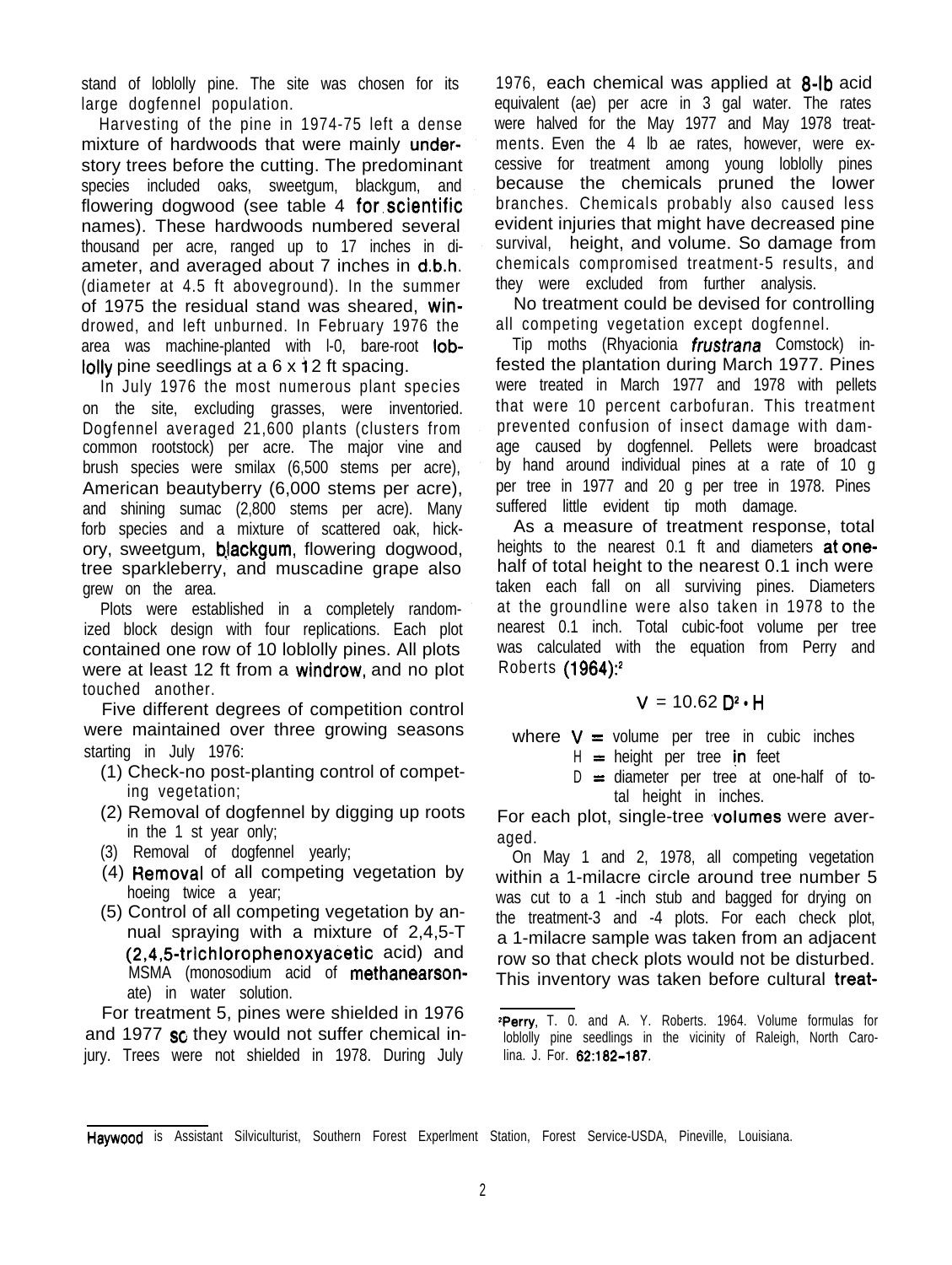ments were applied. Samples were ovendried at  $70^{\circ}$  C to a constant weight.

During the first four growing seasons after planting, an inventory of the dogfennel was conducted before cultural treatments were applied. This inventory was done on 3 milacres per plot, with pine seedling numbers 2, 5, and 8 as center points.

In October 1979 I inventoried competing plants again to determine the most numerous species on the study area at stand age 4 (table 4).

Average pine survival, diameters at groundline, total heights, and cubic-foot volumes were tested by analyses of variance. Differences among means were determined by Duncan's Multiple Range Test (0.05). Survival percentages were transformed into arcsin \/proportions before analysis.

## **RESULTS AND DISCUSSION**

**Pine Survival, Growth, and Yield**

Loblolly pine survival was high on all plots, and survival did not differ statistically among treatments (table 1).

By stand age 2, pines on treatment-4 plots were significantly taller than trees on check plots. This difference was maintained through the 3d year when loblolly pines on treatment-4 plots were 23 percent taller than pines on the check plots (table 1). Pines on treatment-2 and -3 plots where only dogfennel was controlled were not significantly taller than trees on check plots.

After 3 years, loblolly pine on treatment-4 plots had significantly larger diameters than did pines in the other three treatments (table 1).

Differences in the cubic-inch volume per pine developed during the second growing season. This difference increased during the third growing season; by stand age 3, trees on treatment-4 plots had over twice the average volume of trees on check plots (table 1). This large increase in yield occurred even though most competitors were herbaceous plants.

## **Competing Vegetation**

The 21,600 dogfennel clusters per acre noted on the check plots at the beginning of the study

had declined to 9,500 per acre by the fourth growing season after planting (table 2). And stem vigor and number per cluster had declined. By the fourth growing season, dogfennel numbered only 250 and 400 clusters per acre on treatment-2 and -3 plots where just dogfennel was controlled. No clusters were noted on treatment-4. plots.

Dogfennel seedlings were more common on treatment-2 and treatment-3 plots than on check and treatment-4 plots. Pines on treatment-4 plots had well developed crowns that shielded the plot surface, thus reducing encroachment, germination, and development of seedling dogfennel. Most dogfennel seedlings had disappeared by July on all plots. The few remaining seedlings were poorly developed and under severe moisture stress.

Evidently dogfennel can successfully pioneer an area, but then declines over the years under competitive pressure from strong perennials, like the grasses. As established dogfennels fade from the site, the other plants keep the seedling dogfenneis from becoming established. The mechanism of suppression might be moisture stress or shading from overtopping plants. Removing dogfennel was ineffective because other herbaceous plants quickly replaced it, thus maintaining constant competitive pressure on the pines.

In May 1978, ovendry weights per acre of all competing plants were significantly less on treatment-4 plots than on check and treatment-3 plots (table 3). Treatment-2 plots were not sampled because these plots were intermediate to treatment-1 and treatment-3 plots.

Field evaluation in 1979 clarified May 1978 data. On check plots the woody competition was developing slowly, and herbaceous plants were still the major competitors of loblolly pine four growing seasons after planting. The major competitors on check plots were panicums, bluestems, common carpetgrass, purple lovegrass, composites, American beautyberry, blackberry, shining sumac, hypericums, and smilax (table 4).

In 1979 no difference was evident in level of competition on the check, treatment-2, and treatment-3 plots (except in number of dogfennel).

By the fourth growing season, pines dominated treatment-4 plots and were suppressing competition. In 1979, then, herbaceous plants were sparse, and despite the stopping of treatment in 1978, brush was limited to a few small shining sumac and a few small blackberry canes.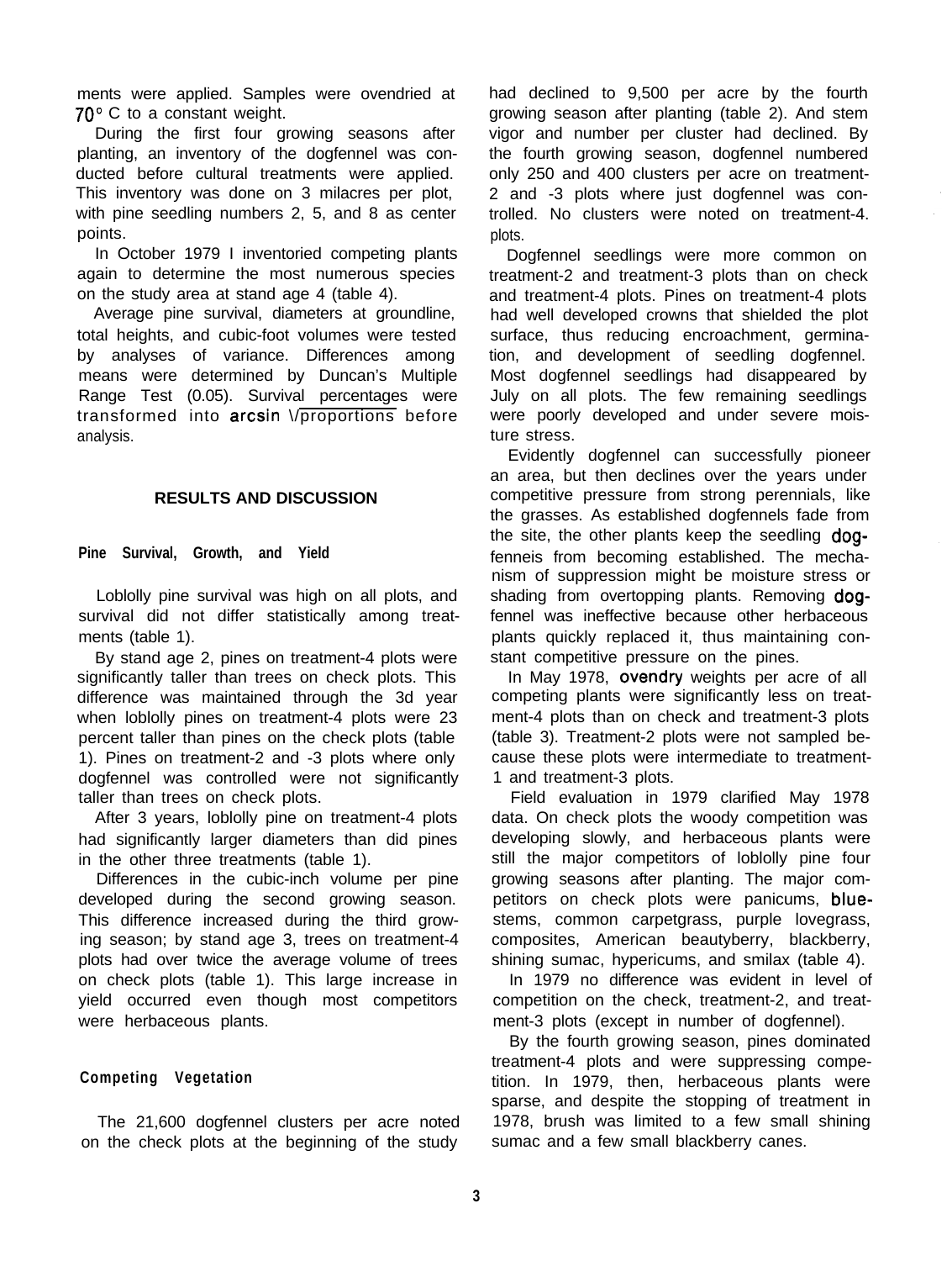| <b>Treatments</b>                | Survival | Total<br>height  | Diameter at<br>groundline | .dolume<br>per tree |
|----------------------------------|----------|------------------|---------------------------|---------------------|
|                                  | Percent  | Feet             | inches                    | In                  |
| Check                            | 98 a*    | 5.2a             | 1.5a                      | 32.0a               |
| Dogfennel removed 1 st year only | 98 a     | 4.8a             | 1.3a                      | $'23.2$ a           |
| <b>Dogfennel removed</b> yearly  | 100a     | 5.3a             | 1.3a                      | 28.4a               |
| All vegetation removed by hosing | 95 a     | 8.4 <sub>b</sub> | 2.0 <sub>b</sub>          | 71.2 <sub>b</sub>   |

 $\mathcal{A}_{\mathcal{M}}$ €., .

## Table 1 .- Survival and growth of lobiolly pine at shnd age 3, by treatment

\*Means followed by the same letter are not significantly diffsrent (Duncan's Multiple Range Test;  $0.05$ ).

## Table 2.-Dogfonnel Inventories

.<br>Services 化合金管理 in Laghter a station in a Patrick

À.

- 1390

|                                                                                                            | July 1976 before treatments began                               | May 1979 after final treatment   |                                       |                                      |
|------------------------------------------------------------------------------------------------------------|-----------------------------------------------------------------|----------------------------------|---------------------------------------|--------------------------------------|
| Treatments                                                                                                 | Residual stem clusters                                          | <b>Residual stem</b><br>clusters | <b>All New</b><br>seedlings           | 1979<br>totals                       |
|                                                                                                            | -------------------Number of stems per acre-------------------- |                                  |                                       |                                      |
| Check<br>Dogfennel removed 1 at year only<br>Doglerinel removed yearly<br>All vegetation removed by hoeing | 21,600<br>16,700<br>23,900<br>23,560                            | 9.500<br>250<br>400<br>0         | 16,500<br>81,250<br>652,100<br>24,500 | 28,000<br>51,500<br>52,500<br>24,500 |

Table 3 .- Ovendry weight per acre of competing vegetation in May 1978

| Treatment                        | Mean                  |
|----------------------------------|-----------------------|
| Ą,                               | Tons                  |
| мè<br>Check                      | $0.85$ b <sup>*</sup> |
| Dogfennel removed yearly         | 0.88 <sub>b</sub>     |
| All vegetation removed by hoeing | .07 a                 |

\*Means followed by the same latter are not significantly differant (Duncan's Multiple Range Test, 0.05).



 $\leq 1/2$  . 动态彩色 u piyeri